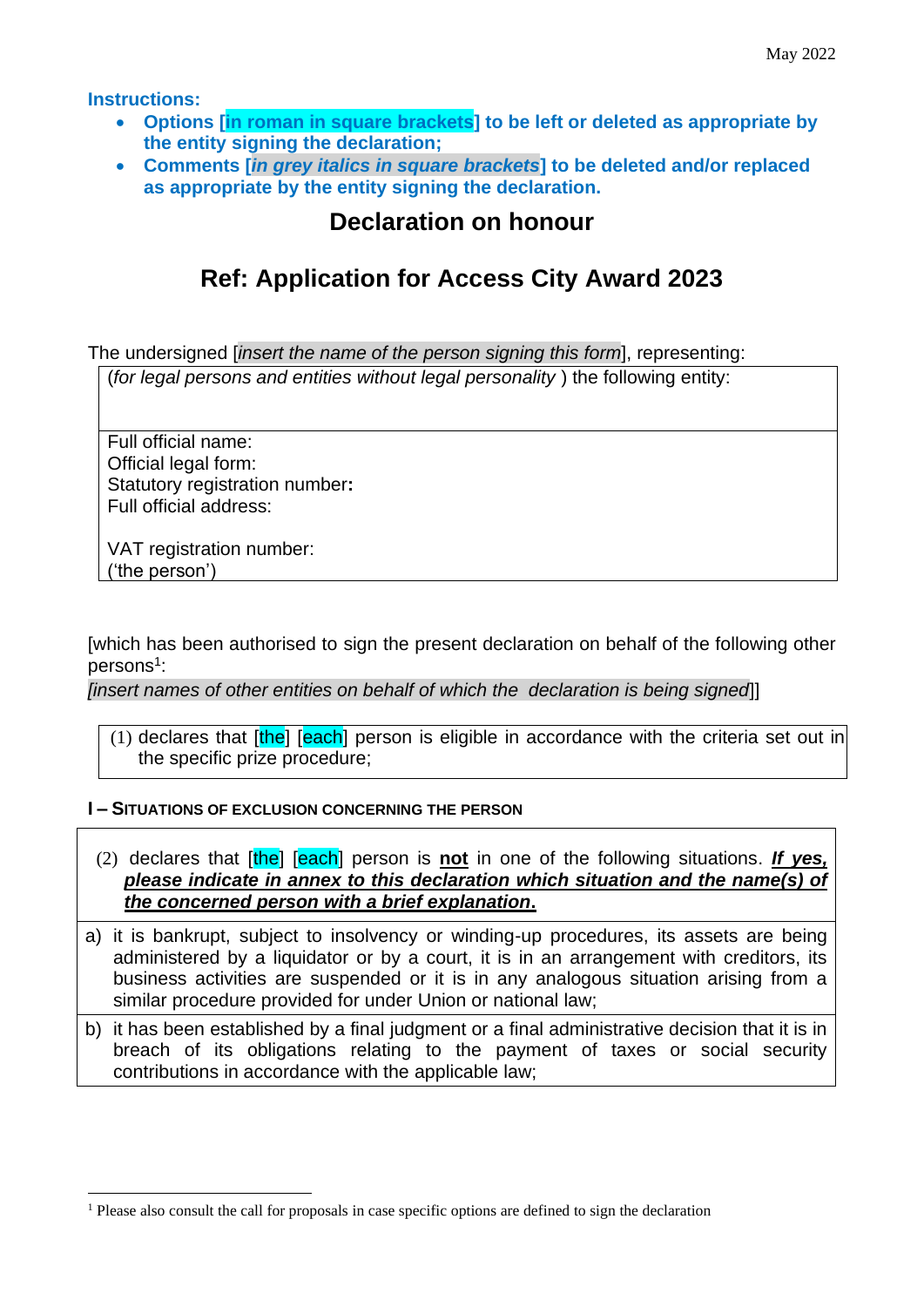c) it has been established by a final judgment or a final administrative decision that it is guilty of grave professional misconduct by having violated applicable laws or regulations or ethical standards of the profession to which the person belongs, or by having engaged in any wrongful conduct which has an impact on its professional credibity where such conduct denotes wrongful intent or gross negligence, including, in particular, any of the following: (i) fraudulently or negligently misrepresenting information required for the verification of the absence of grounds for exclusion or the fulfilment of eligibility and selection criteria or in the performance of a contract, an agreement or a grant decision; (ii) entering into agreement with other persons with the aim of distorting competition; (iii) violating intellectual property rights; (iv) attempting to influence the decision-making process of the Commission/ the Agency during the award procedure; (v) attempting to obtain confidential information that may confer upon it undue advantages in the award procedure; d) it has been established by a final judgment that it is guilty of any of the following: (i) fraud, within the meaning of Article 3 of Directive (EU) 2017/1371 and Article 1 of the Convention on the protection of the European Communities' financial interests, drawn up by the Council Act of 26 July 1995; (ii) corruption, as defined in Article 4(2) of Directive (EU) 2017/1371 or active corruption within the meaning of Article 3 of the Convention on the fight against corruption involving officials of the European Communities or officials of Member States of the European Union, drawn up by the Council Act of 26 May 1997, or conduct referred to in Article 2(1) of Council Framework Decision 2003/568/JHA, or corruption as defined in other applicable laws; (iii) conduct related to a criminal organisation, as referred to in Article 2 of Council Framework Decision 2008/841/JHA; (iv) money laundering or terrorist financing within the meaning of Article 1(3), (4) and (5) of Directive (EU) 2015/849 of the European Parliament and of the Council; (v) terrorist offences or offences linked to terrorist activities, as defined in Articles 1 and 3 of Council Framework Decision 2002/475/JHA, respectively, or inciting, aiding, abetting or attempting to commit such offences, as referred to in Article 4 of that Decision; (vi) child labour or other offences concerning trafficking in human beings as referred to in Article 2 of Directive 2011/36/EU of the European Parliament and of the Council; e) it has shown significant deficiencies in complying with the main obligations in the performance of a contract, an agreement or a grant decision financed by the Union's budget, which has led to its early termination or to the application of liquidated damages or other contractual penalties, or which has been discovered following checks, audits or investigations by an Authorising Officer, OLAF or the Court of Auditors; f) it has been established by a final judgment or final administrative decision that it has committed an irregularity within the meaning of Article 1(2) of Council Regulation (EC, Euratom) No 2988/95; g) it has been established by a final judgment or final administrative decision that the person has created an entity under a different jurisdiction with the intent to circumvent fiscal, social or any other legal obligations of mandatory application in the jurisdiction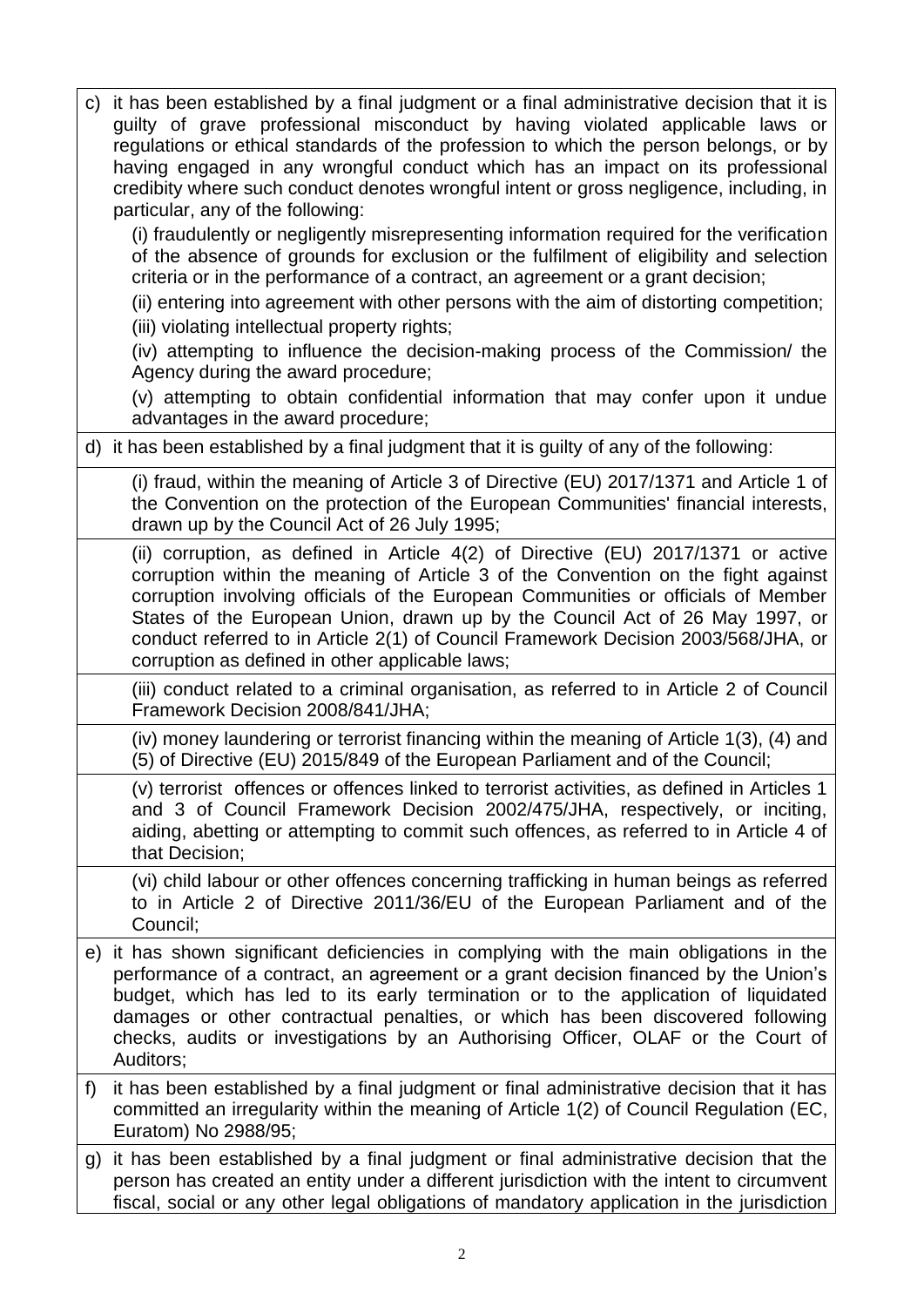of its registered office, central administration or principal place of business;

- h) (*only for legal persons and entities without legal personality*) it has been established by a final judgment or final administrative decision that the person has been created with the intent provided for in point (g);
- i) for the situations referred to in points (c) to (h) above the person is subject to:
	- i. facts established in the context of audits or investigations carried out by the European Public Prosecutor's Office after its establishment, the Court of Auditors, the European Anti-Fraud Office or internal auditor, or any other check, audit or control performed under the responsibility of an authorising officer of an EU institution, of a European office or of an EU agency or body;
	- ii. non-final judgments or non-final administrative decisions which may include disciplinary measures taken by the competent supervisory body responsible for the verification of the application of standards of professional ethics;
	- iii. facts referred to in decisions of entities or persons being entrusted with EU budget implementation tasks;
	- iv. information transmitted by Member States implementing Union funds;
	- v. decisions of the Commission relating to the infringement of Union competition law or of a national competent authority relating to the infringement of Union or national competition law; or
	- vi. decisions of exclusion by an authorising officer of an EU institution, of a European office or of an EU agency or body.

### II – **SITUATIONS OF EXCLUSION CONCERNING A NATURAL PERSON WHO IS ESSENTIAL FOR THE AWARD** <sup>2</sup>

(5) declares that a natural person who is essential for the award is **not** in one of the following situations *If yes, please indicate in annex to this declaration which situation and the name(s) of the concerned person(s) with a brief explanation*:

Situation (c) above (grave professional misconduct)

Situation (d) above (fraud, corruption or other criminal offence)

Situation (e) above (significant deficiencies in performance of a contract )

Situation (f) above (irregularity)

Situation (g) above (creation of an entity with the intent to circumvent legal obligations)

Situation (i) above

### **III – SITUATIONS OF EXCLUSION CONCERNING BENEFICIAL OWNERS AND NATURAL OR LEGAL PERSONS WITH POWER OF REPRESENTATION, DECISION-MAKING OR CONTROL**

### *Not applicable to natural persons, Member States and local authorities*

(6) declares that a natural or legal person who is a member of the administrative, management or supervisory body of the above-mentioned person(s), or who has powers of representation, decision or control with regard to the above-mentioned

<sup>&</sup>lt;sup>2</sup> Where the natural person has been defined in the grant application as essential for the award or for implementation of the legal commitment in the meaning of Article 136(4)(c) Financial Regulation (e.g. principal investigator in a research project)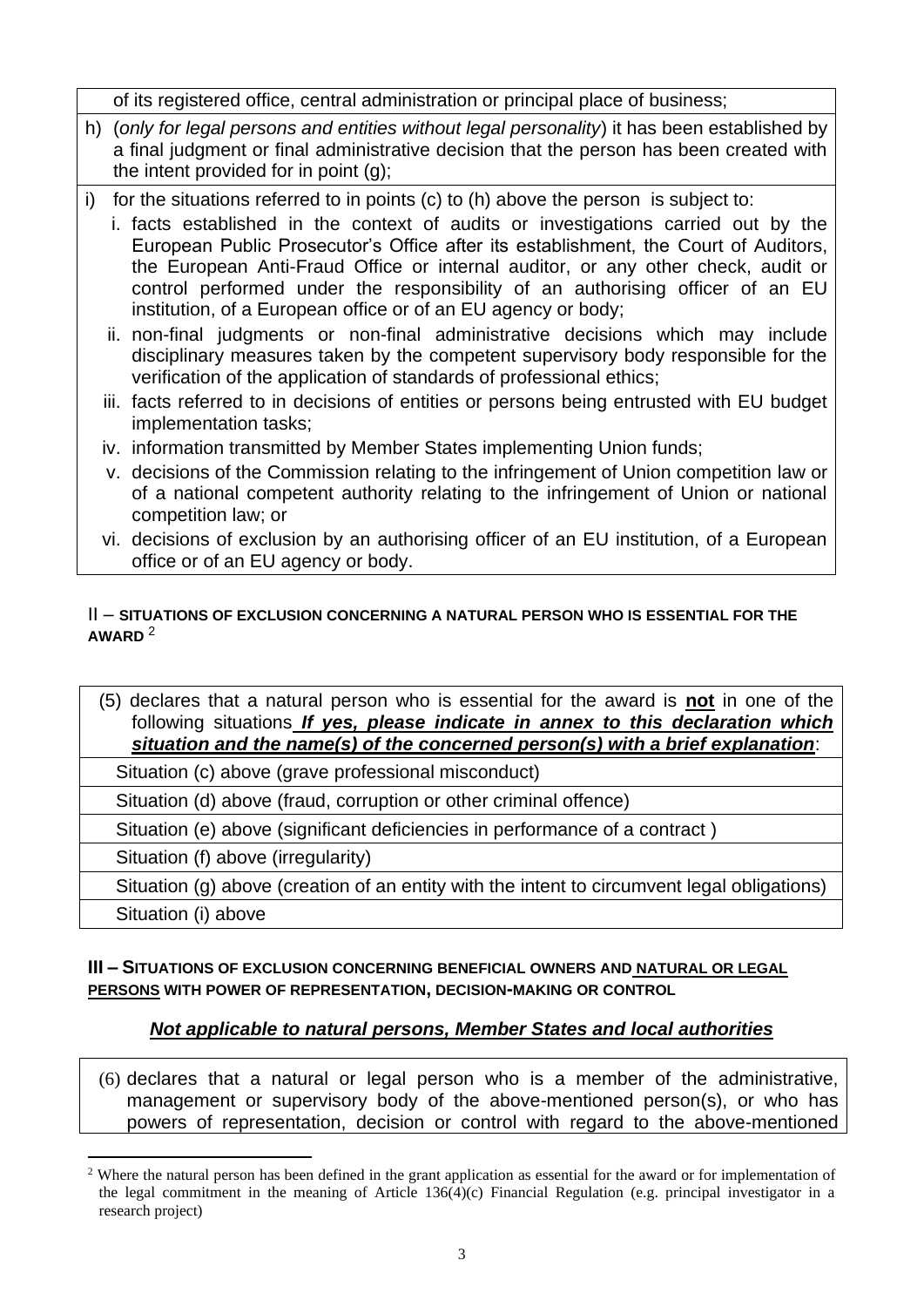person(s) (this covers e.g. company directors, members of management or supervisory bodies, and cases where one natural or legal person holds a majority of shares), or a beneficial owner of the person(s) (as referred to in point 6 of article 3 of Directive (EU) No 2015/849) is **not** in one of the following situations. *If yes, please indicate in annex to this declaration which situation and the name(s) of the concerned person(s) with a brief explanation.*

- situation (c) above (grave professional misconduct)
- situation (d) above (fraud, corruption or other criminal offence)
- situation (e) above (significant deficiencies in performance of a contract)
- situation (f) above (irregularity)
- situation (g) above (creation of an entity with the intent to circumvent legal obligations)
	- situation (h) above (person created with the intent to circumvent legal obligations)
	- situation (i) above

**IV – SITUATIONS OF EXCLUSION CONCERNING NATURAL OR LEGAL PERSONS ASSUMING UNLIMITED LIABILITY FOR THE DEBTS OF THE PERSON**

### *This section applies only to declarations that include a person for which a natural or legal person assumes unlimited liability for debts*

(7) declares that a natural or legal person that assumes unlimited liability for the debts of the above-mentioned person(s) is **not** in one of the following situations. *If yes, please indicate in annex to this declaration which situation and the name(s) of the concerned person(s) with a brief explanation .*

- situation (a) above (bankruptcy)

- situation (b) above (breach in payment of taxes or social security contributions)

### **V – GROUNDS FOR REJECTION FROM THIS PROCEDURE**

 $(8)$  declares that the  $[the]$  [each] person:

was **not** previously involved in the preparation of documents used in this award procedure, where this entailed a breach of the principle of equality of treatment including distortion of competition that cannot be remedied otherwise. *If yes, please indicate in annex to this declaration the name(s) of the concerned person(s) with a brief explanation .*

### **VI – REMEDIAL MEASURES**

If the person(s) declare one of the situations of exclusion listed above, it/they must indicate measures it/they has/have taken to remedy the exclusion situation, thus demonstrating its/their reliability. This may include e.g. technical, organisational and personnel measures to prevent further occurrence, compensation of damage or payment